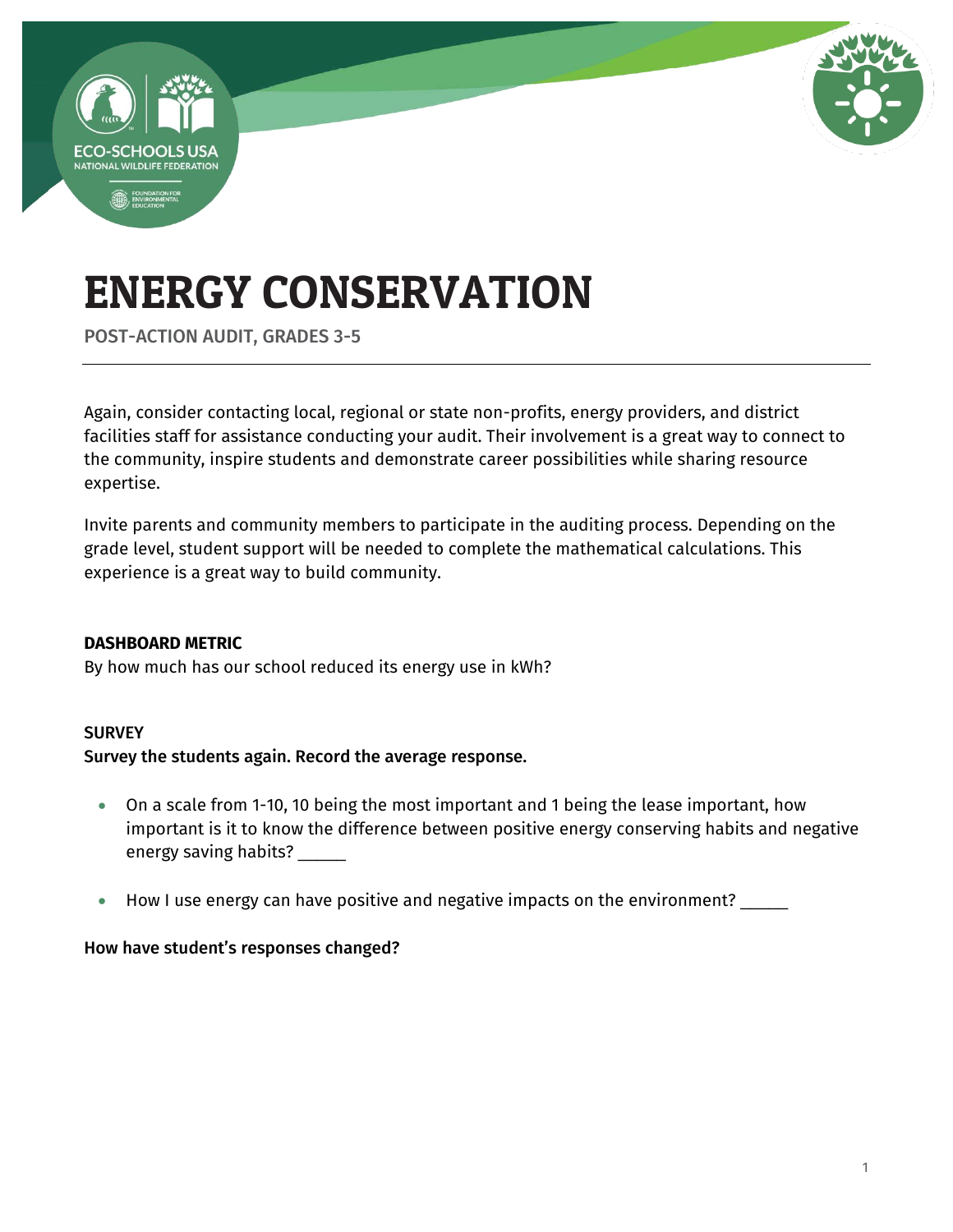

POST-ACTION AUDIT, GRADES 3-5



### TABLE 1. ENERGY SOURCES AND EFFIECIENCY

Refer to the data collected from the class/team worksheets and after analysis write in your final results in the table below. Since the baseline audit, what changes have been observed or made?

| 1. | Since the baseline audit has the school district's use of<br>renewable energy sources changed? If yes, which<br>source(s).<br>wind<br>solar<br>geothermal<br>hydro<br>other: | Yes<br><b>No</b>                 |
|----|------------------------------------------------------------------------------------------------------------------------------------------------------------------------------|----------------------------------|
| 2. | Is the equipment used for heating and cooling the<br>school certified ENERGY STAR*?                                                                                          | Partially<br>Yes<br>Unsure<br>No |
| 3. | Are the school's appliances certified ENERGY STAR*?<br>(i.e. dishwashers, water fountains, pumps, ovens, etc.)                                                               | Yes<br>Partially<br>Unsure<br>No |
|    | 4. As events are planned at school, is energy use<br>considered when deciding which rooms or parts of the<br>building to use?                                                | <b>No</b><br>Yes<br>Unsure       |
| 5. | Looking at exterior windows, are any windows<br>cracked?                                                                                                                     | Fixed<br>Yes<br><b>No</b>        |
| 6. | Looking at the exterior windows, do any seals around<br>the windows appear to be broken or missing                                                                           | Fixed<br>Yes<br><b>No</b>        |
| 7. | Looking at the exterior doors, do the seals and framing<br>seem to be tight and keeping air from escaping?                                                                   | Fixed<br>Yes<br>No               |

\*Products that earn an ENERGY STAR are independently certified to save energy, save money and protect the climate. https://www.energystar.gov/products/appliances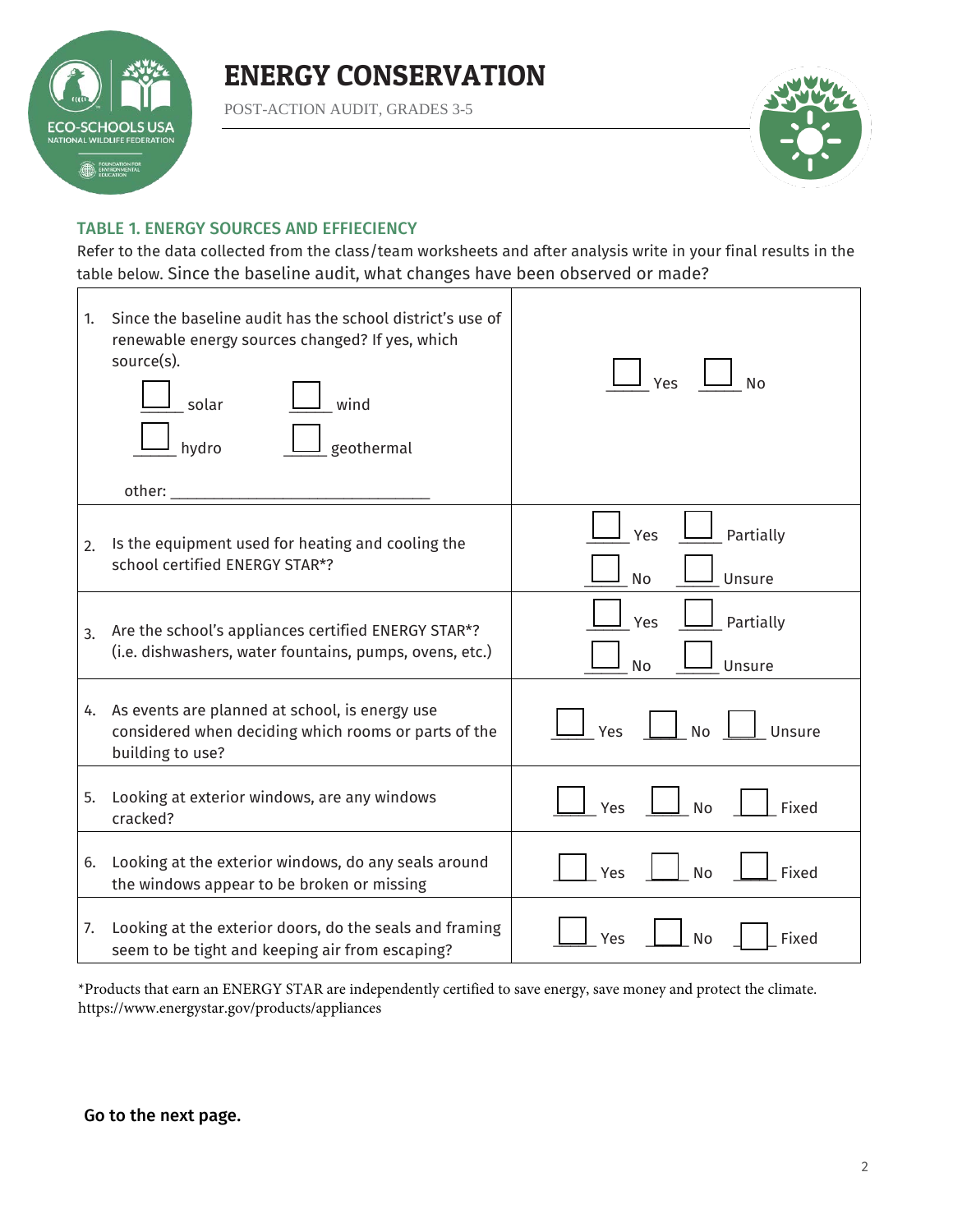POST-ACTION AUDIT, GRADES 3-5

**ECO-SCHOOLS USA** NATIONAL WILDLIFE FEDERATION **EDUNDATION FOR** 



### **Think about the following questions as you summarize the data in Table 1.**

- 1. Were the teams/classes able to use the data to make changes? Explain.
- 2. What is one action the team/class took to make improvements?

Go to the next page.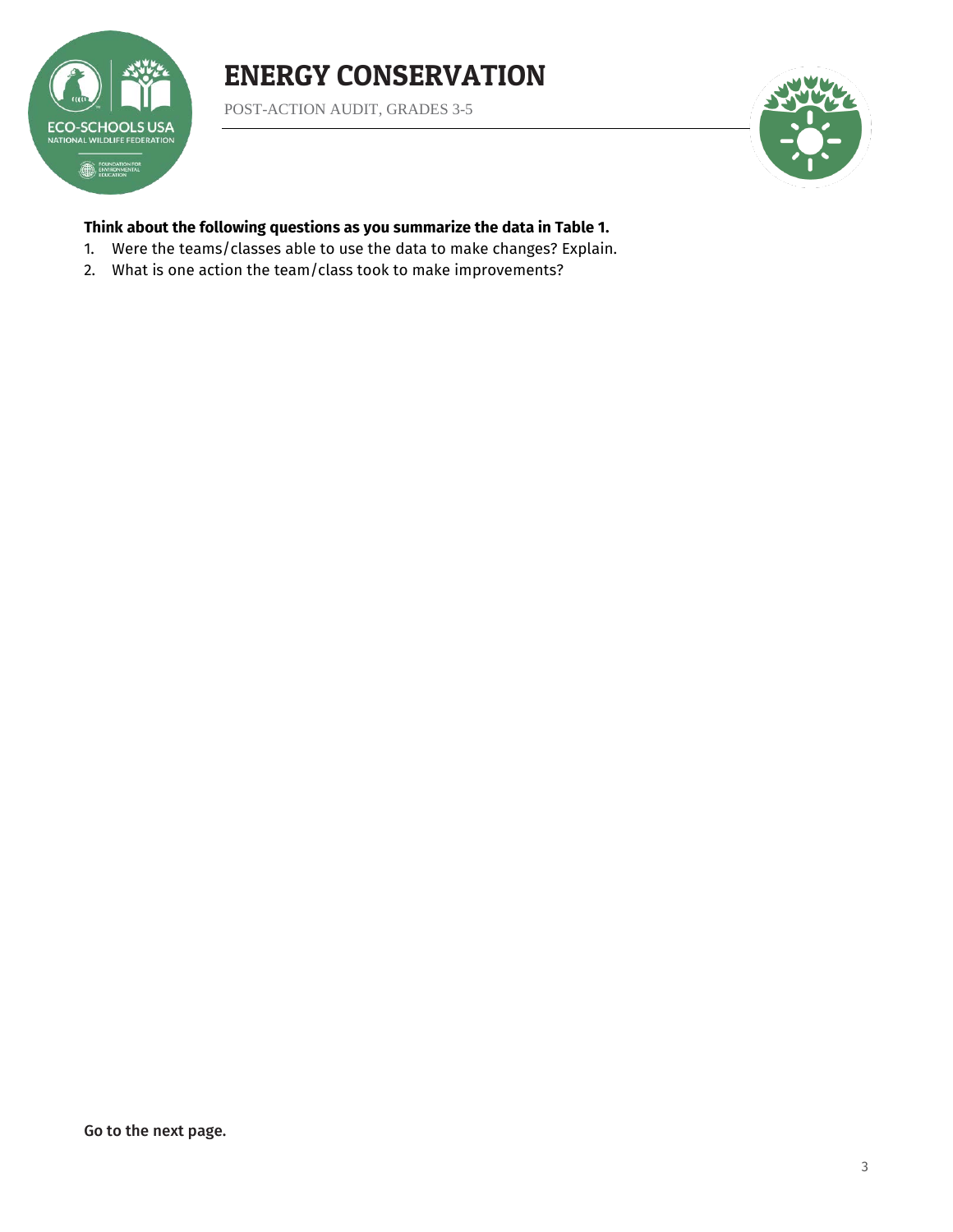

POST-ACTION AUDIT, GRADES 3-5



### TABLE 2. CLASSROOM LIGHTING

Use the handout, *Energy Conservation Calculating Kilowatts, Cost and CO2*. Refer to the data collected from the class/team worksheets and after analysis write in your final results in the table below.

| 1. | How many rooms at the school were audited? This number<br>should be the same as the baseline audit. The same rooms |                                        |
|----|--------------------------------------------------------------------------------------------------------------------|----------------------------------------|
|    | should be audited post-action as were audited for the<br>baseline.                                                 |                                        |
|    | What is the wattage used by a classroom during an                                                                  | watts                                  |
| 2. | average school day?                                                                                                | Divide by 1000 to convert to kilowatts |
|    |                                                                                                                    | kilowatts                              |
| 3. | Is this number less than was reported in the baseline<br>survey?                                                   | <b>No</b><br>the same<br>Yes           |
| 4. | Taking all the audited rooms into account, what are the                                                            |                                        |
|    | average number of hours lights are left on in the<br>classroom? This excludes, lamps and hanging lights.           | hours per day                          |
| 5. | Is this number less than was reported in the baseline?                                                             | Yes<br><b>No</b><br>the same           |
| 6. | What are the average kilowatt hours (kWh) used by all the<br>classrooms audited?                                   | kWh                                    |
| 7. | Is this number less than was reported in the baseline?                                                             | Yes<br><b>No</b><br>the same           |
| 8. | What is the total cost for lighting in all the audited rooms<br>for one day?                                       | \$                                     |
| 9. | Is this amount less than was reported in the baseline?                                                             | Yes<br>N <sub>o</sub><br>the same      |

### **Think about the following questions as you summarize the data in Table 2.**

- 1. Do the teams/classes feel classroom lighting is being used more efficiently? Explain.
- 2. What is one action teams/classes took to make improvements?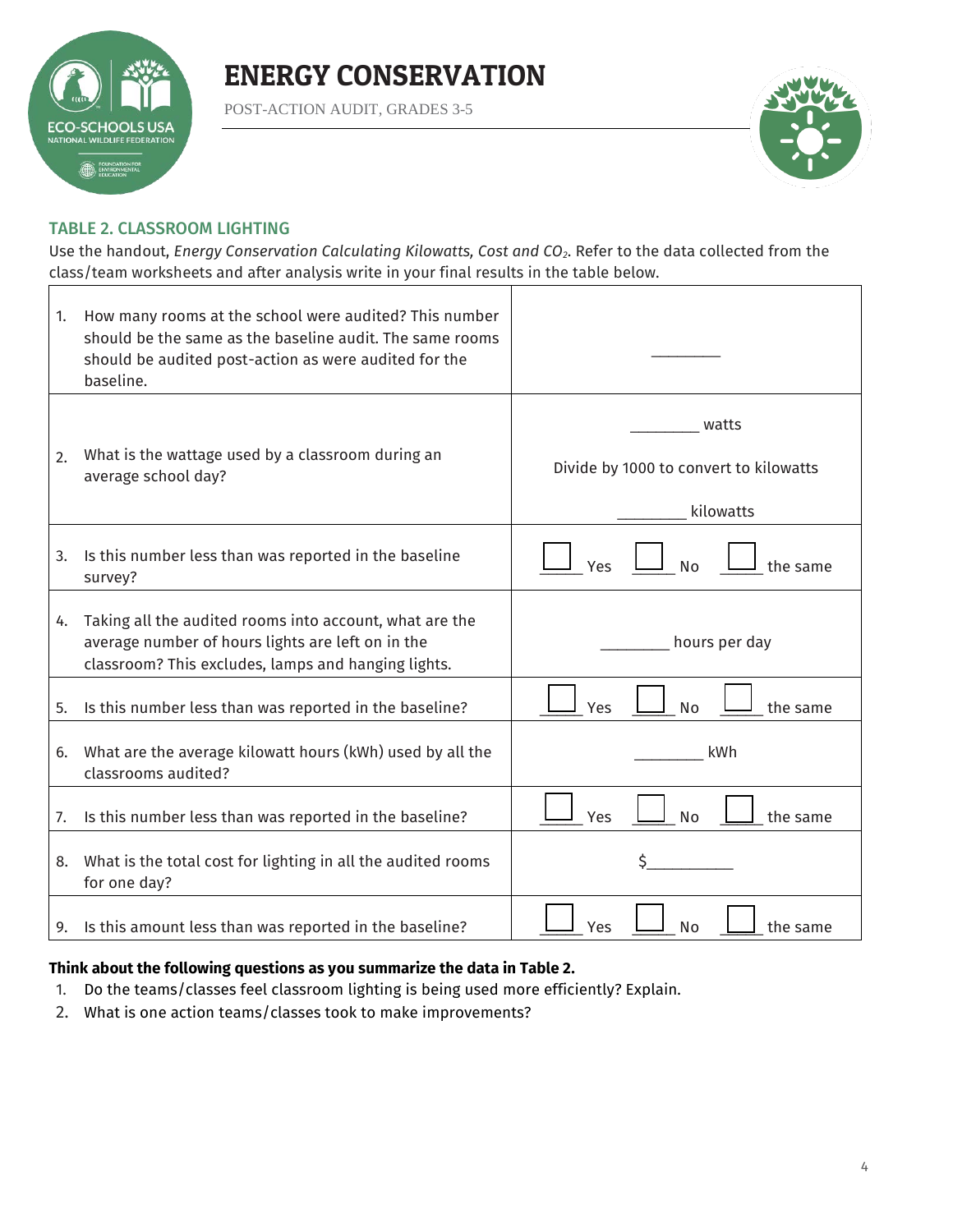

POST-ACTION AUDIT, GRADES 3-5



### TABLE 3. ENERGY VAMPIRES

An energy vampire is a device that uses energy even when they are turned off.

| Active        | Device is on and being used.                                                                                                                                                                                                                                                                                                                            |
|---------------|---------------------------------------------------------------------------------------------------------------------------------------------------------------------------------------------------------------------------------------------------------------------------------------------------------------------------------------------------------|
| Sleep/Standby | Device is in low-power mode.                                                                                                                                                                                                                                                                                                                            |
| 0ff           | Device is turned off but still plugged in and ready for action.                                                                                                                                                                                                                                                                                         |
| Power strip   | Device is plugged into a power strip, which should be turned off if it is the end of the day.                                                                                                                                                                                                                                                           |
| Unplugged     | If you are checking before or after school, the device should be unplugged, either from the<br>wall or if it is plugged into a power strip the strip should be switched off. Take into<br>consideration that some appliances, such as a mini-frig have to remain plugged in. Never<br>unplug a device or appliance without direction from a permission. |

Table 3 should include the same appliances/devices from the baseline audit. In addition the same rooms should be audited to help students construct valid arguments and conclusions. Consider using a kill-o-watt meter to learn more about the amount energy used by devices even when the device is off, but plugged in. While it may not be much over the course of the day, each day, hour after hour adds up.



| desktop computer<br>(conventional/old school screen) | computer monitor (flat screen)                             | laptop computer                     |
|------------------------------------------------------|------------------------------------------------------------|-------------------------------------|
| printer                                              | DVD/VCR player                                             | projector                           |
| document camera                                      | SMART board                                                | fish/reptile tank filter and lights |
| microwave                                            | lamp(s)                                                    | refrigerator                        |
| diffuser/salt lamp/scent warmer                      | fan(s)                                                     | air pump/compressor                 |
| speakers                                             | electronic music equipment<br>(amps, sound systems, radio) |                                     |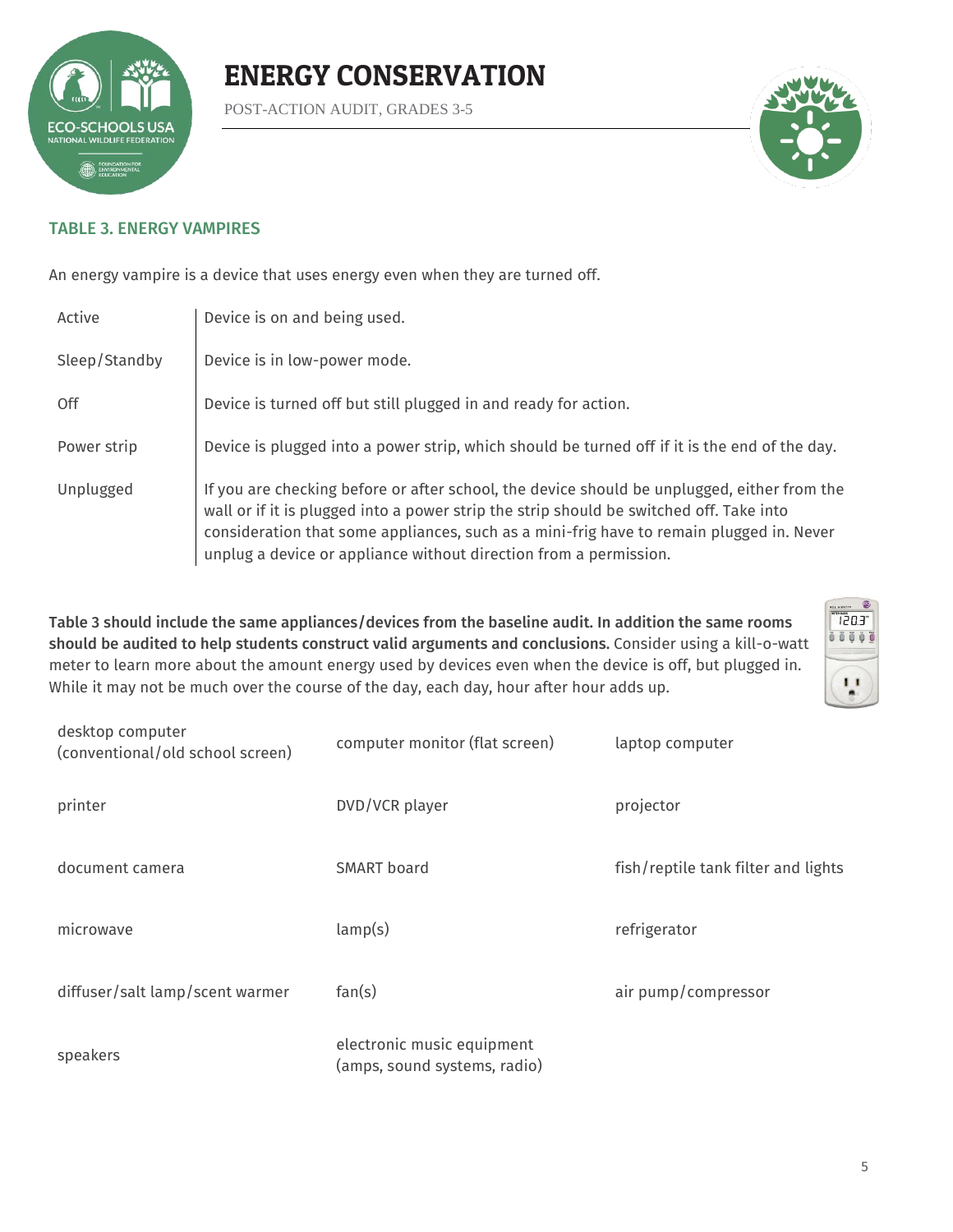

POST-ACTION AUDIT, GRADES 3-5



Total number of rooms audited. \_\_\_\_\_

| Time of day rooms were audited. $\bigsqcup$ before school $\bigsqcup$ after school $\bigsqcup$ during recess/lunch $\bigsqcup$ varied |  |  |  |  |
|---------------------------------------------------------------------------------------------------------------------------------------|--|--|--|--|

| Device/Appliance      | <b>How many</b><br>total? | Plugged<br>into wall | Plugged into<br>power strip | Active         | Sleep/<br>standby | Off | Unplugged |
|-----------------------|---------------------------|----------------------|-----------------------------|----------------|-------------------|-----|-----------|
| Example: coffee maker | 5                         | 1                    | 4                           | $\overline{2}$ |                   | 3   | 1         |
|                       |                           |                      |                             |                |                   |     |           |
|                       |                           |                      |                             |                |                   |     |           |
|                       |                           |                      |                             |                |                   |     |           |
|                       |                           |                      |                             |                |                   |     |           |
|                       |                           |                      |                             |                |                   |     |           |
|                       |                           |                      |                             |                |                   |     |           |
|                       |                           |                      |                             |                |                   |     |           |

Note: If there are more devices/appliance to report, please add them to the last page or upload a separate document.

Note: Why differentiate between devices plugged into the wall and those plugged into a power strip? Did you know that if the classroom devices and personal appliances are plugged in, they are quietly draining electricity all day, every day, even when they are turned off? Using a power strip to turn off electronics and appliances when they are not in use ensures they are truly off and not using extra electricity. (Energy.gov)

#### **Think about the following questions as you summarize the information in Table 3.**

- 1. How has student's understanding of energy vampires changed?
- 2. What is one action teams/classes took to make improvements? Explain.